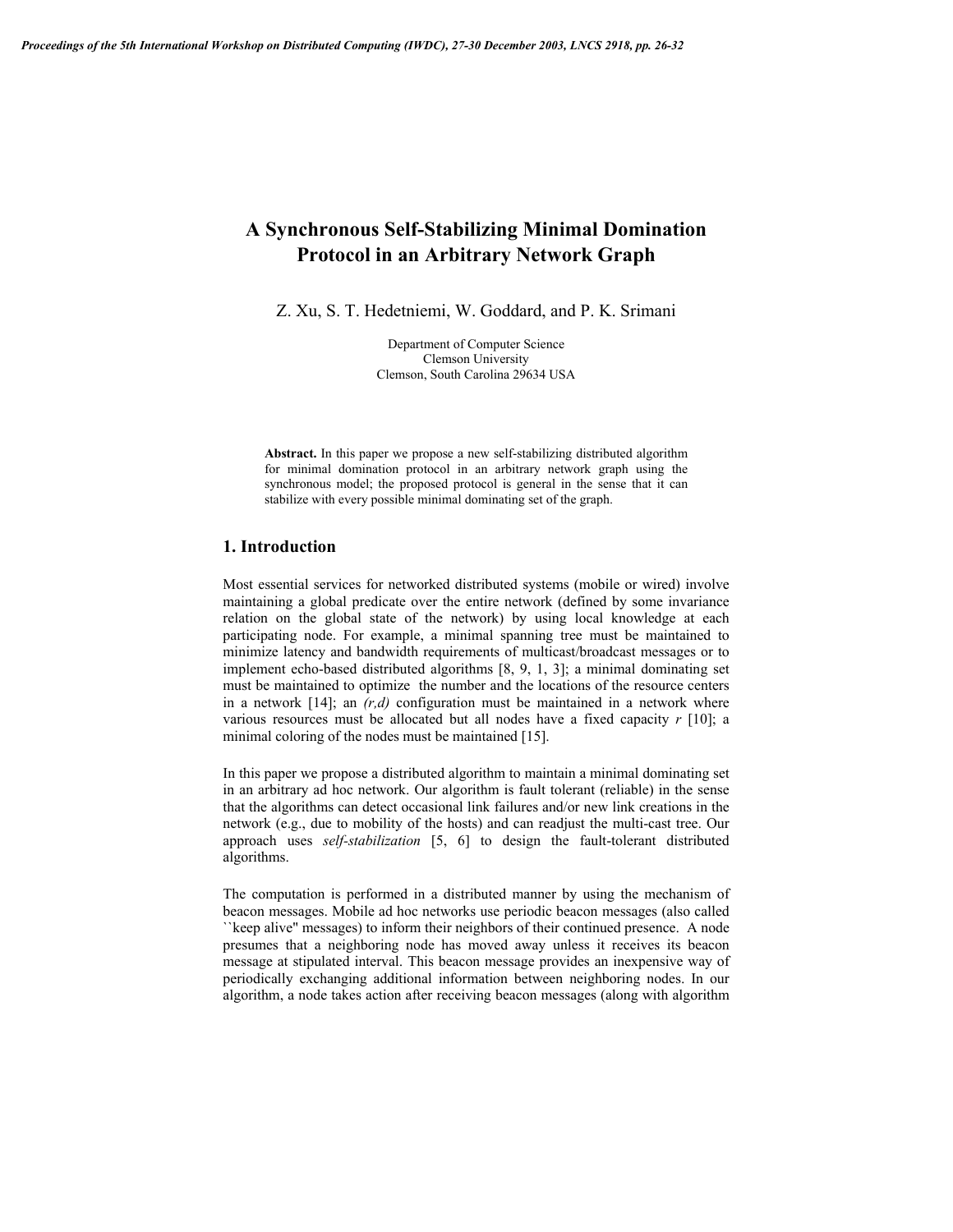#### 2 Xu et.al.: Self-stabilizing Minimal domination

related information) from all the neighboring nodes. The most important contribution of the paper involves the analysis of the time complexity of the algorithms in terms of the number of *rounds* needed for the algorithm to stabilize after a topology change, where a round is defined as a period of time in which each node in the system receives beacon messages from all its neighbors. The beacon messages provide information about its neighbor nodes synchronously (at specific time intervals). Thus, the synchronous paradigm used here to analyze the complexity of the self-stabilizing algorithms in ad hoc networks is very different from the traditional paradigm of an adversarial oracle used in proving the convergence and correctness of self-stabilizing distributed algorithms in general. Similar paradigms have been used in [2, 16, 12, 11].

### **2. System Model**

We make the following assumptions about the system. A link-layer protocol at each node *i* maintains the identities of its neighbors in some list *neighbors(i).* This data link protocol also resolves any contention for the shared medium by supporting logical links between neighbors and ensures that a message sent over a correct (or functioning) logical link is correctly received by the node at the other end. The logical links between two neighboring nodes are assumed to be bounded and FIFO. The linklayer protocol informs the upper layer of any creation/deletion of logical links using the *neighbor discovery protocol* described below.

Each node periodically (at intervals of  $t_b$ ) broadcasts a *beacon* message. This forms the basis of the *neighbor discovery protocol*. When node *i* receives the beacon signal from node *j* which is not in its neighbors list *neighbors(i),* it adds *j* to its neighbors list, thus establishing link  $(i,j)$ . For each link  $(i,j)$ , node *i* maintains a timer  $t_{ij}$  for each of its neighbors *j*. If node *i* does not receive a beacon signal from neighbor *j* in time *tb*, it assumes that link *(i,j)* is no longer available and removes *j* from its neighbor set. Upon receiving a beacon signal from neighbor j, node i resets its appropriate timer.

When a node *j* sends a beacon message to any of its neighbors, say node *i*, it includes some additional information in the message that is used by node *i* to compute the cost of the link *(i,j)* as well as regarding the state of the node *j*, as used in the algorithm.

The topology of the ad-hoc network is modeled by a (undirected) graph  $G = (V, E)$ , where *V* is the set of nodes and *E* is the set of links between neighboring nodes. We assume that the links between two adjacent nodes are always bidirectional. Since the nodes are mobile, the network topology changes with time. We assume that no node leaves the system and no new node joins the system; we also assume that transient link failures are handled by the link-layer protocol by using time-outs, retransmissions, and per-hop acknowledgments. Thus, the network graph has always the same node set but different edge sets. Further, we assume that the network topology remains connected. These assumptions hold in mobile ad hoc networks in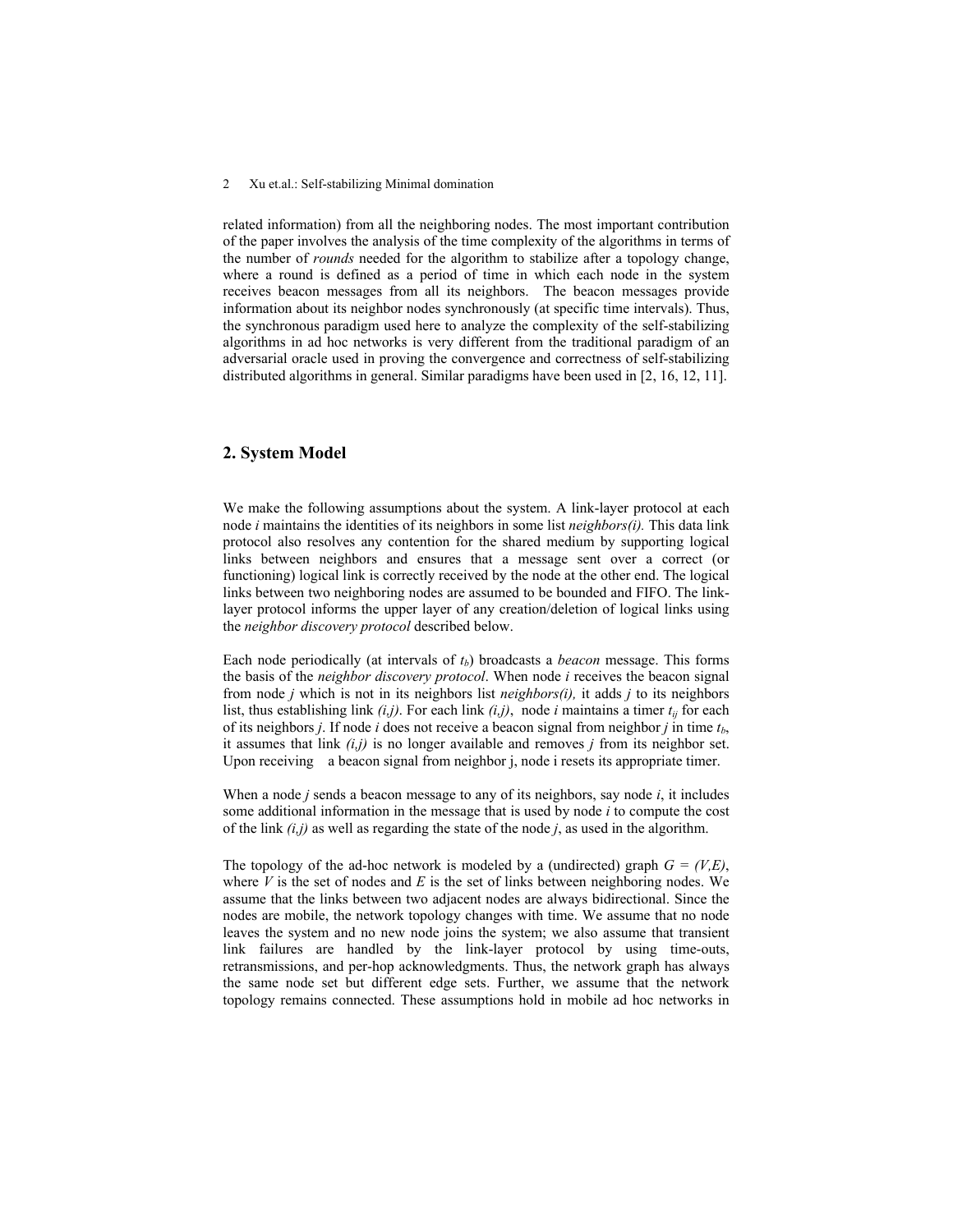which the movement of nodes is coordinated to ensure that the topology does not get disconnected. We also assume that each node is assigned a unique ID.

#### **3. Minimal Dominating Set**

Given an undirected graph G= (V, E), a *dominating set* S is defined to be a subset of vertices such that ∀v∈V-S: *N (i)* ∩S ≠ ∅ and a dominating set S is called *minimal* iff there does not exist another dominating set S' such that  $S' \subset S$ . Note that  $\mathcal{N}(i)$  and *M*<sup>i</sup>] respectively represent the open and the closed neighborhoods of the node i. In this section we present a synchronous model, self-stabilizing protocol for finding a minimal dominating set. Figure 1 shows the pseudo-code of the protocol that is executed at each node i, where  $1 \le i \le n$  (we assume nodes are numbered 1 through n). Each node i has two local variables:  $x(i)$ , a Boolean flag (the value  $x(i)=0$  indicates that i  $\notin$  S while the value x(i) = 1indicates that  $i \in S$ ), and a pointer variable P(i). Note that  $P(i)=i$  indicates that node i is currently not dominated;  $P(i)=\text{null}$  indicates that the node i is dominated at least twice, i.e.,  $|\mathcal{M}(i) \cap S| \ge 2$  and  $P(i)=j$  indicates that node i is dominated only by node j, i.e.,  $|\mathcal{N}(i) \cap S| = \{j\}$ .

R1: *if* (| *M[i]* ∩ S | = 1) ∧ (*P(i)* ∉ *M[i]* ∩ S)  
\n*then* 
$$
P(i)
$$
:=j ∈  $N[i]$  ∩ S  
\nR2: *if* (| *M[i]* ∩ S | = 0)  
\n*then if*  $P(i) \neq i$   
\n*then*  $P(i) = i$   
\n*else if* (*i* < *min*(*if* | *j* ∈ *M(i)*,  $P(j)=j$ ))  
\n*then*  $x(i)$ :=1,  $P(i)$ :=*i*  
\nR3: *if* (| *M[i]* ∩ S | > 1) ∧ (*x(i)* = 0) ∧ (*P(i)* ≠ *null*)  
\n*then*  $P(i)$ := *null*  
\nR4: *if* (| *M[i]* ∩ S | > 1) ∧ (*x(i)* = 1) ∧ (*forall* ∈ *M(i)*-S,  $P(j)$ =*null*)  
\n*then*  $x(i)$ :=0, *and*  $P(i)$  = 
$$
\begin{cases} S \cap W(i), \text{ if } |S \cap W(i)| = 1 \\ \text{null}, \text{ otherwise} \end{cases}
$$

**Figure 1**: Minimal Domination Protocol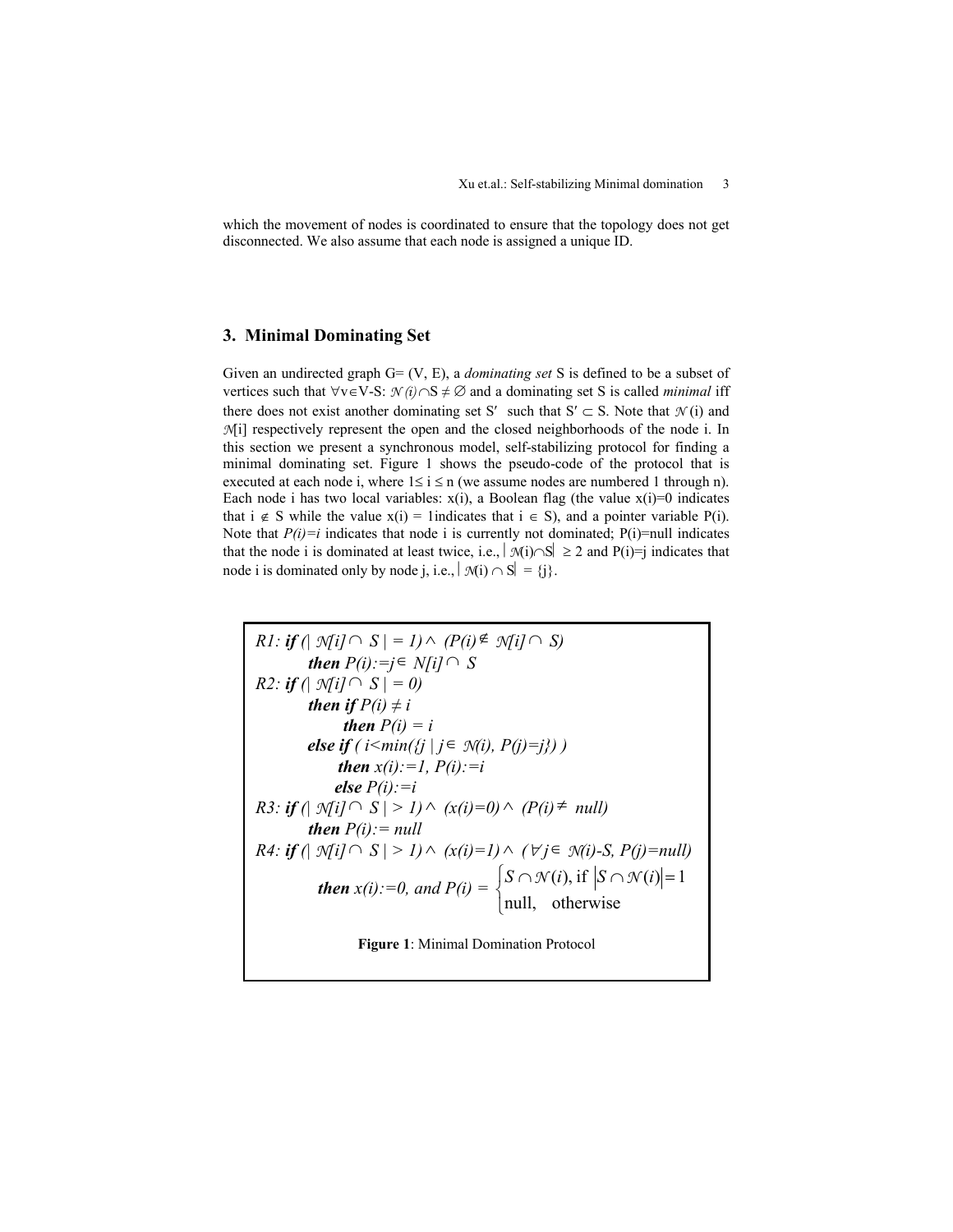4 Xu et.al.: Self-stabilizing Minimal domination

### **4. Correctness Proof**

**Theorem**: When the protocol stabilizes (terminates), the set  $S = \{i \mid x(i) = 1\}$  gives a minimal dominating set of the network graph.

**Proof:** (a) Assume that the set *S* is not dominating when the protocol has terminated. Then,  $\exists i \in V$ ,  $S \cap \mathcal{M}[i] = \phi$ . Then, we have  $x(i)=0$  and  $P(i)=i$  (by R2). Also, ∃j∈S∩ *N*(i), P(j)=j ∧ j<i. If |S∩ *N*[j]| = 1, then by R1, node j has to move in the next round, a contradiction. If |S∩ *N*[j]| > 1, then by R3, j will move, again a contradiction. Hence, we have  $|S \cap \mathcal{N}| = 0$ . Since node j cannot make a move, then  $\exists k \in S \cap M$ (i), P(k)=k  $\wedge$  k<i. Repeating the argument and noting there is only finitely many nodes, we reach a vertex v, where R2 will apply. This is contradiction to the hypothesis that the protocol is terminated. Therefore, S is dominating.

(b) Assume that S is dominating, but not minimal when the protocol terminates. Then  $\exists i \in S$ , such that  $S' = S - \{i\}$  is a dominating set. Therefore,  $\forall j \in \mathcal{M}$ [i],  $\exists k \in S - \{i\}$ , k∈*N*[j]. If x(j)=0, then by R1 and R3, P(j) is either k or null. So R4 must apply on node i, a contradiction. Thus, S is minimal dominating set.  $\Box$ 

### **5. Convergence and Time Complexity**

**Lemma 1**: If  $x(i)$  changes from 0 to 1 in a round, then any node  $i \in N(i)$  cannot change its  $x(i)$  value in the same round

**Proof:** If  $x(j)=0$ , then by R2, only the smaller node between i and j is able to move; If  $x(i)=1$ , then by R2, node i can't move.

**Lemma 2**: If a node i changes its x-value from 0 to 1, then  $x(i)$  will not change again.

**Proof:** If x(i) changes from 0 to 1, then by R2, all nodes in the neighborhood  $\mathcal{N}(i)$ should have  $x(i)=0$ . And by Lemma 1, they will stay at  $x(i)=0$  after mode i moves. These neighbor nodes have at least one node i in the neighborhood that is in S (i.e.,  $x(i)=1$ , so they won't go into S unless node i goes out. But by R4, i will never go out of S unless it is adjacent to some nodes in S.

**Theorem 2:** The protocol will terminate in at most 4n rounds starting from any arbitrary illegitimate state.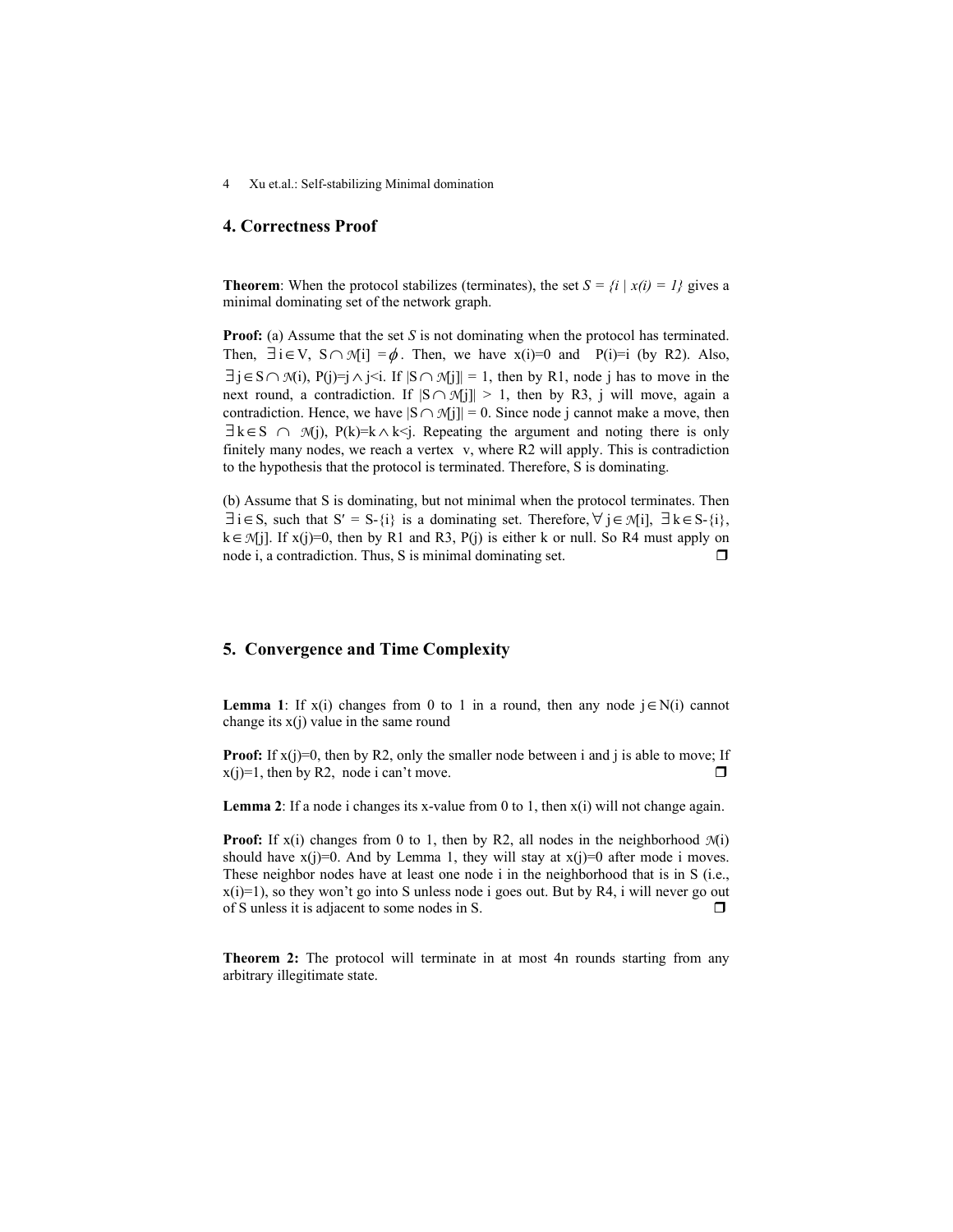Proof: By lemma 2, each node will change its change x value at most twice. Therefore, there can be at most 2n changes of x values on all nodes in all the time. In our synchronous model, there can be at most 2n steps which contain changes of x value. Note that if there is no change in x value of any node in a round, then the move involves only changes in pointer values. Since the change in any pointer value is determined only by x values, there can be at most one step which does not contain changes of x value. Therefore, the upper bound of execution time in synchronized model is  $4n + 1$  rounds.

**Example:** Consider a network graph of 7 nodes in Figure 2; each node is numbered from 1 through 7. We use shaded circle to represent node in S (i.e. x-value equals 1), and un-shaded circle to represent node not in S (i.e. x-value equals 0). The arrows on the edge represent the pointers from one node to another. If an arrow (i, j) is drawn, then  $P(i)=j$ . If a node i is pointing to it self, then  $P(i)=i$ . A zigzag arrow represents a null pointer.



to move.

**Figure 2(a)**: An arbitrary initial state: **Figure 2(b)**: The system state after one nodes 1, 4, 5, and 7 are privileged round; nodes 1, 3, 4, 6 and 7 privileged round; nodes  $1, 3, 4, 6$  and  $7$  privileged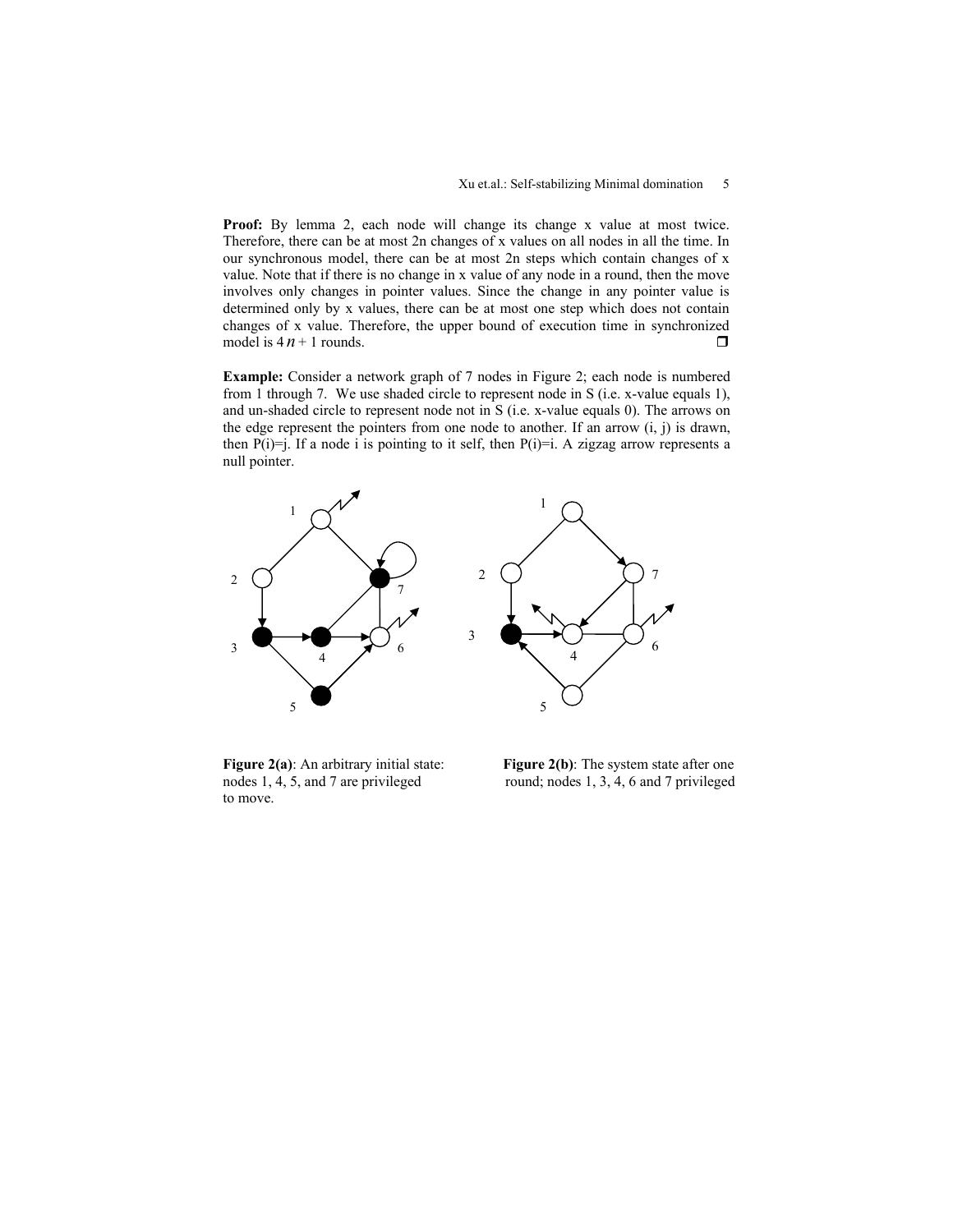6 Xu et.al.: Self-stabilizing Minimal domination



nodes 1, 3, and 4 are privileged. Rounds; protocol terminated

**Figure 2(c):** system state after 2 rounds; **Figure 2(d):** The system state after 3

6

7

#### **6. Conclusion**

We have proposed a self-stabilizing distributed algorithm for maintaining a minimal dominating set in a network graph. The algorithm (protocol) stabilizes in O(n) rounds in the synchronous model which can be used for ad hoc networks. The proposed protocol is general in the sense that the protocol can stabilize with every possible minimal dominating set of the graph. Consider an arbitrary minimal dominating set S of the graph G and then consider the following global system state: if  $i \in S$ , then  $x(i)=1$ , if  $i \notin S$ , then  $x(i)=0$ , if  $(|S \cap N[i]| > 1)$  then  $P(i) = \text{null}$ , and if  $(|S \cap N[i]| = 1)$ ), then  $P(i)=j \in S \cap N[i]$ . It is easy to see that the protocol is stable in this system state. The significance of this "completeness" of the protocol is that if the system is initialized to any minimal dominating set with the correct pointer settings, including minimal dominating sets that are not independent, then it will remain stable. While the protocol proposed in [17] can only stabilize with an independent set, the protocol proposed in this paper is capable of being stable with *any* minimal dominating set. The importance is that for some graphs no dominating set of smallest cardinality is independent. For example, consider the graph G formed by taking two stars  $K_{1,n}$ , and joining their centers by an edge. For this graph, the algorithm of [17] will stabilize with a set S having at least n+1 nodes, but the proposed algorithm can stabilize with a set S having the minimum cardinality of two (adjacent) nodes.

#### **7. Acknowledgement**

The work is supported by an NSF Award ANI-0218495.